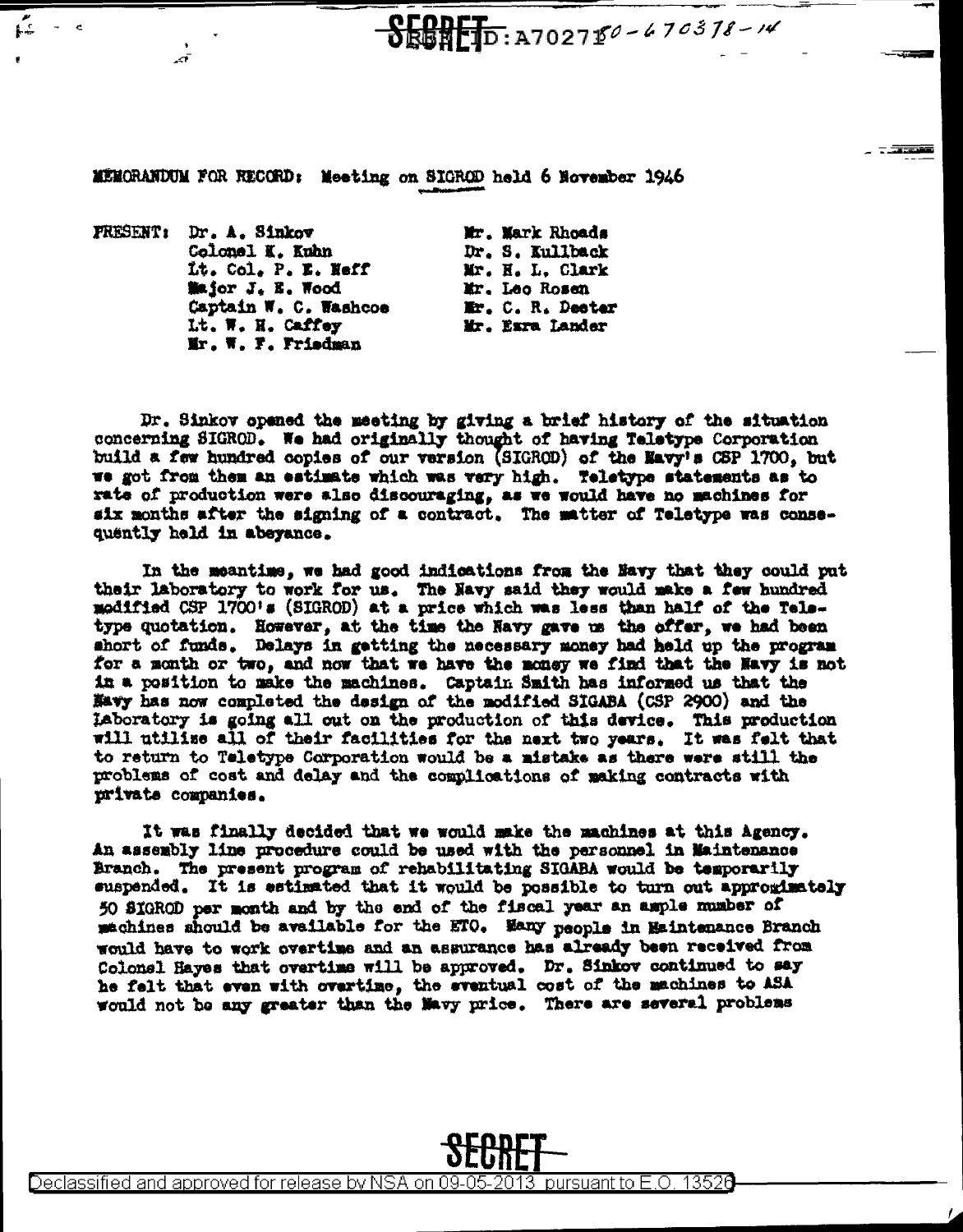**SECRET**-A70271

which will have to be coordinated. We would continually be using the facilities of R and D Division, and in particular the Machine Shop, but it should not interfere with the present functions of P and D Division. Sufficient help for this project could probably be obtained in overtime work. There will also be certain problems of procurement.

A special basket will be required for the SIuABA chassis and there are some ninor modifications which will have to be made. Colonel Kuhn reported that the Maintenance Shop could start at once to take the SIGABA's apart for reconfitioning and rebuilding up to the point at which the new parts go in. Certain parts will have to be made and others must be altered in different ways. Side frames must be cut and redrilled. Actually there will be very fow new parts made in R and D Division. However, we would like to have quite a bit of the altering work done there.

Dr. Sinkov suggested that it would be a good idea if Mr. Rowen could see what the parts are like. Captain Washroe said there were only 14 new parts altogether. Mr. Rosen asked if any of the parts to be machined were classified, and if not why all the machining could not be done outside. Colonel Fuhn said that all of the machine work could be done off the Post in any shop available. Di. Sinkov explained that we would like to do it in the way which would cause the least disruption in the program. Mr. Rosen said that the grade of work done outside would be better as they have the best machinists. The men in the R and D Shop are being used for mock-up for the MX-519 and the MX-508, etc. Mr. Posen said, however, that if Security Division felt that overtime would be authorized, he felt that the men would be willing to put in the overtime to do the job. Dr. Sinkov assured the group that Colonel Hayes had said that overtime would be approved. A detailed analysis of the parts required, plus how much work will need to be done, will give a better appreciation of how the R and D Machine Shop could cope with the problem.

The first job is going to be figured with a goal of 400 machines The side frames are the controlling parts. We cannot give all 400 to R and D Division at the same time We can probably give them 25 of each side immediately by taking from new parts in stock and follow up with 25 more vary shortly, but it will be hard to get more than 50 ahead at any time. This will mean that the Maintenance Shop will have 25 machines laying around disassembled.

There are many unclassified parts which are designed to be stamped, cut down and worked. R and D Division has a punch press, but these parts require a much heavier press. Colonel Kuhn reported that there was a company in Baltimore that would do this work speedily. Colonel Kuhn asked Major Wood if it would be necessary to go through the process of letting a contract for such work. Major Wood replied that he could see no reason why it would

2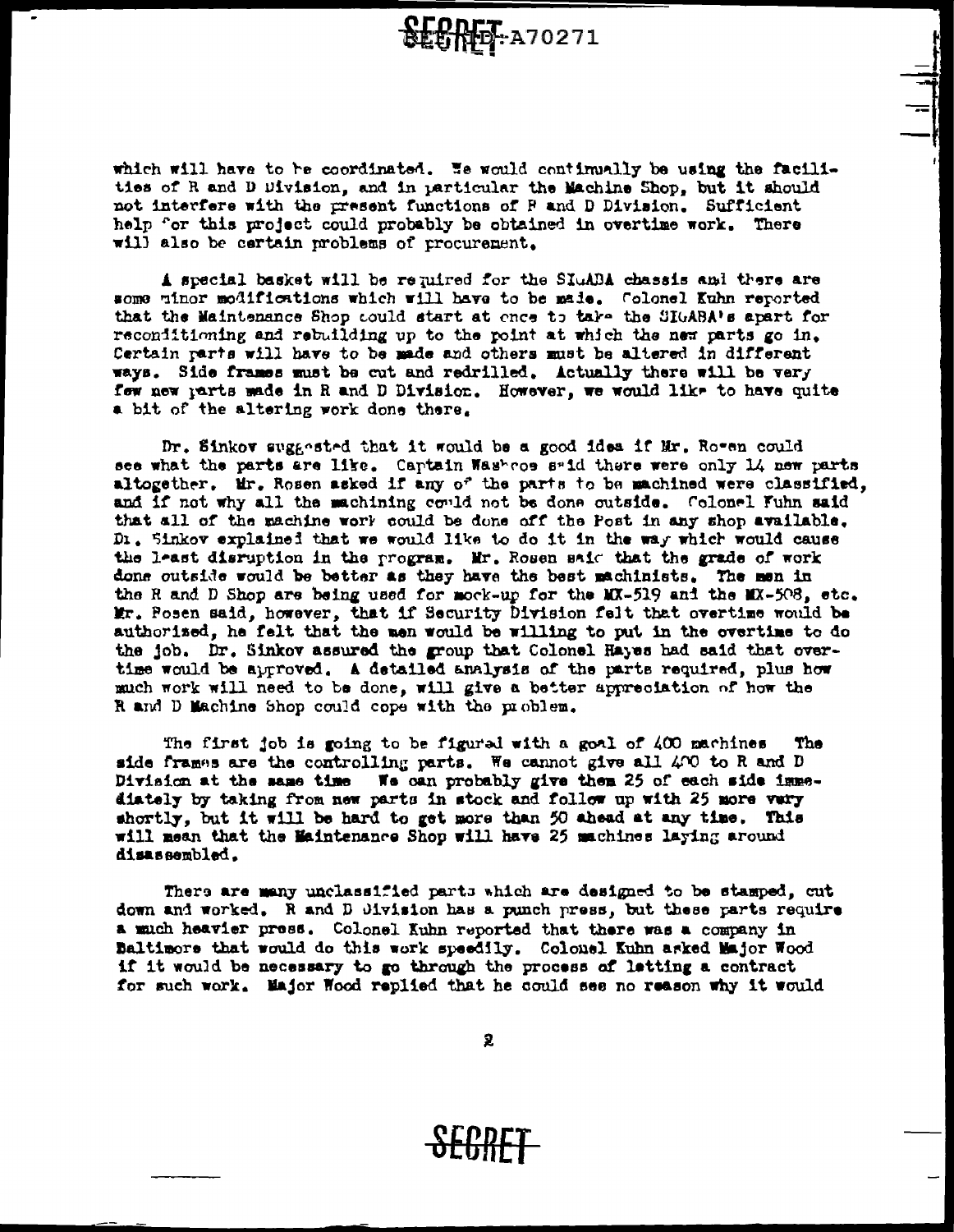not be possible to put in a purchase request. The matter could be discussed with the Signal Corps.

R**RF 40r%7**0271

Colonel Kuhn said that the same question would arise with regard to the plating of parts. He said that it was desirable to send out parts for 50 machines at a time and he did not want to have to make up a purchase request sach time parts were sent out. This paper work, if handled in a normal manner. would take longer than the time available to manufacture the machines.

Mr. Rosen asked if the matter of the policy on the production of the equipment had been settled, as there are rules, regulations, directives, and various statements about the Government doing its own manufacturing work. This stems generally from the idea of the Government going into competition with private industry. Dr. Sinkov said the fact that this is only a minor modification of a machine might get around any such rules. Mr. Rosen said he felt that matter should be looked into and the policy stated clearly in order to prevent later repercussions. Mr. Lander said that inference might be taken from the Havy policy. Lt. Caffey pointed out that it was suggested that ASA have a plant to make all cryptographic machines. Colonel Kuhn said that ASA had tried to let contracts outside for modification and the estimates were very prohibitive, and he felt the manufacture of SIGROD at ASA justifiable. Mr. Friedman said he falt that since the Teletype Corporation estimate was so exorbitant and this was an emergency situation ASA could build the machines. This would cut the cost as well as the important time element involved.

Captain Washeos said he would like to have Dr. Sinkov name a committee to go to work on the model of the SIGROD after getting it back from the Navy to consider the engineering details. Dr. Sinkov named Mr. Rosen and Mr. Deeter of R and D Division and Colomel Kuhn and Captain Washcoe of Security Division. He said the committee should examine the parts to see which ones are needed, the tasks involved, and where and how best made. Captain Washcoe recommended that Colonel Kuhn be made Chairman of this committee.

Captain Washcoe pointed out that the production of SIGROD will not necessarily mean that the SIGABA rehabilitation will come to an end. The withdrawn SIGABA's will be rehabilitated as they are rebuilt into the SIGROD. Colonel Tuhn said that parts were the main factor. Captain Washcoe said that any parts made outside the Agency would be made in lots of 1,000 each so it will not be necessary to reorder the parts later. This will allow 10 per cent for spare parts. Dr. Sinkov said he felt this should be done in view of the fact that funds are available. Mr. Lander suggested that a very carefully survey be made of the expenses involved and an over-all picture presented at one time. An approval of the over-all cost should be obtained to make sure the funds are available.

3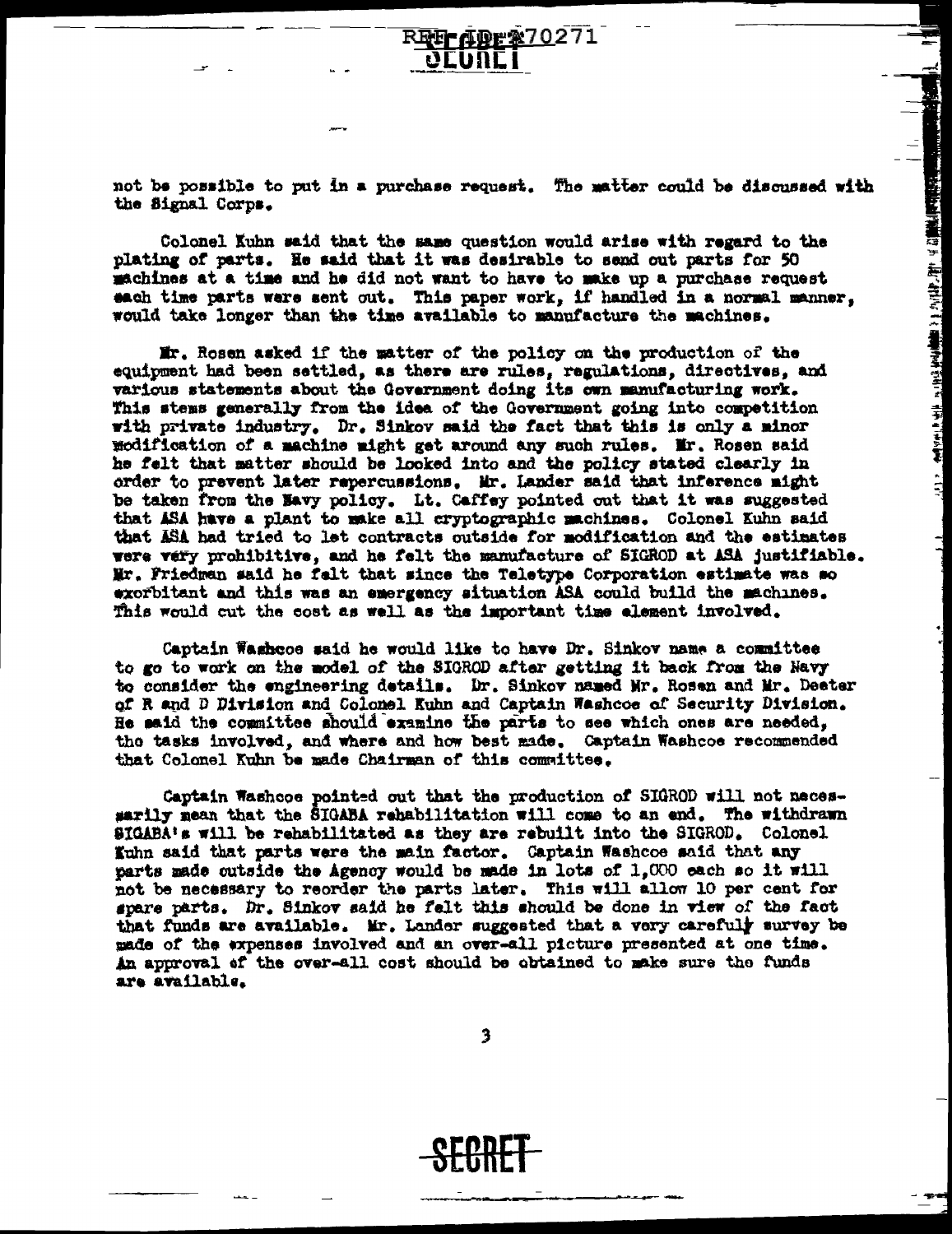$\frac{1}{2}$  $\frac{1}{2}$  $\frac{1}{2}$  $\frac{1}{2}$  $\frac{1}{2}$  $\frac{1}{2}$ 

 $\overline{\phantom{a}}$ 

Mr. Friedman asked if the Navy was going ahead on their modification of the SIGABA. Dr. Sinkov replied that Captain Smith had reported that the modification program was about to begin. The Aray is not going along with the Wavy on this modification. Mr. Clark said he felt that the Navy and the Army should get together and decide to both go along on the idea or to drop it, rather than going in opposite directions. Dr. Sinkov said if we had gone into the original program of the CSP 1700 with the Navy we might not have the present problem of embarking on a program of improving the SIGABA. Mr. Rhoads suggested that ASA get tough and bring the matter up before the Joint Research and Development Board for some joint action on this cryptographic program. Mr. Friedman asked where intercommunication would be if the Navy brought out the new device. Dr. Sinkov said that when the Navy made the decision to embark on the program it was decided to have the new machine operate either as the CSP 2900 or the SIGABA. The Navy intends to spend all of its money this year to build up a big enough supply so that the CSP 2900 could be called into use at a moments notice. Mr. Friedman asked what our efforts had been to get together with the Navy. Dr. Sinkov replied that in a letter from Security Division, Captain Smith was given the final report on our security evaluation. It was indicated that our studies had proved that the modified machine cryptographically was somewhat more secure than the SIGABA. The covering letter to Captain Smith accompanying these reports, indicated that it was the feeling of this Agency that rather than spend money and time required for building an improved SIGABA, it would be better to spend time and effort on a wholly new and different machine which would be more desirable than the modified SIGABA for use in the future. Dr. Sinkov said that regardless of what is done with the CSP 2900, the Army program for SIGROD is to continue sirce Colonel Hayes is very much concerned with the physical security of SIGABA in Europe. Colonel Eayes wants to withdraw the SIGABA and replace it by the SIGROD. Colonel Kuhn said if we did not go along with the Navy's modification of SIGABA, two machines would be needed--one for Army-Navy communications and a different machine for combined communications. He said he felt this was something that should be ironed out now.

Mr. Friedman asked if there was any money for an Army production of the CSP 2900. Colonel Kuhn replied that adding the switch to the CSP 2900 would cost less than \$10 per machine if the modification were done with the rehabilitation program. Dr. Sinkov reiterated that Colonel Hayes did not think it necessary. Mr. Friedman said he would talk to Colonel Hayes to see if there was any hope of changing his views on the matter. Ten dollars per machine, in the rehabilitation program, is not much, and it might be worthwhile. It was admitted that we could rehabilitate them here at a very slow rate. Mr. Friedman then asked if the improvement in the CSP 2900 over the SIGABA was sufficient to warrant our going to all this additional construction and what we would gain. Mr. Clark said he was not convinced there was any great gain. Colonel Kuhn